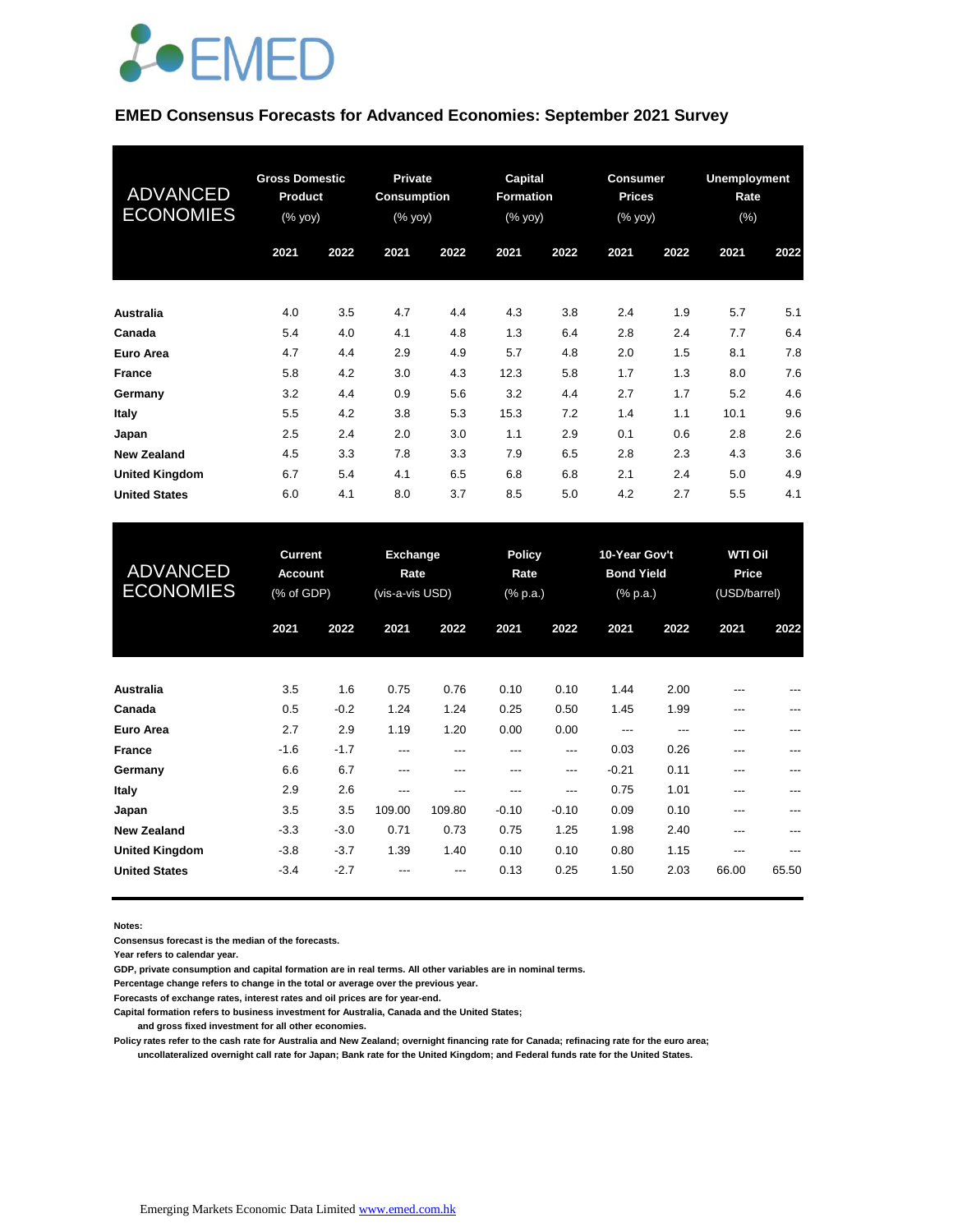

#### **EMED Consensus Forecasts for Emerging Markets: September 2021 Survey**

| <b>EMERGING</b><br><b>MARKETS</b> | <b>Gross Domestic</b><br>Product<br>(% yoy) |      | Private<br><b>Consumption</b><br>(% yoy) |      | <b>Fixed</b><br><b>Investment</b><br>(% yoy) |      | <b>Consumer</b><br><b>Prices</b><br>(% yoy) |      | <b>Unemployment</b><br>Rate<br>(%) |      |
|-----------------------------------|---------------------------------------------|------|------------------------------------------|------|----------------------------------------------|------|---------------------------------------------|------|------------------------------------|------|
|                                   | 2021                                        | 2022 | 2021                                     | 2022 | 2021                                         | 2022 | 2021                                        | 2022 | 2021                               | 2022 |
| Argentina                         | 6.7                                         | 2.4  | 5.5                                      | 4.1  | 14.0                                         | 2.7  | 47.3                                        | 42.0 | 11.0                               | 10.2 |
| <b>Brazil</b>                     | 5.2                                         | 2.4  | 3.4                                      | 2.0  | 16.7                                         | 2.4  | 7.2                                         | 4.0  | 13.8                               | 12.5 |
| Chile                             | 7.4                                         | 3.3  | 11.1                                     | 3.6  | 10.0                                         | 4.0  | 3.5                                         | 3.2  | 9.2                                | 7.4  |
| China                             | 8.4                                         | 5.5  | 9.3                                      | 7.1  | 7.8                                          | 4.4  | 1.4                                         | 2.3  | 4.1                                | 3.9  |
| Colombia                          | 7.2                                         | 3.5  | 10.0                                     | 3.9  | 5.3                                          | 4.0  | 3.0                                         | 3.4  | 13.6                               | 12.5 |
| <b>Czech Republic</b>             | 3.5                                         | 4.7  | 2.6                                      | 6.0  | 2.4                                          | 6.3  | 2.8                                         | 2.5  | 3.2                                | 3.0  |
| <b>Hong Kong</b>                  | 6.6                                         | 3.0  | 5.6                                      | 4.2  | 12.7                                         | 3.5  | 1.7                                         | 2.0  | 5.5                                | 4.3  |
| Hungary                           | 6.8                                         | 5.0  | 3.2                                      | 5.1  | 6.5                                          | 5.2  | 4.3                                         | 3.3  | 4.3                                | 3.7  |
| India*                            | 9.0                                         | 7.0  | 9.8                                      | 7.5  | 11.3                                         | 7.5  | 5.3                                         | 4.8  | 7.3                                | 6.5  |
| Indonesia                         | 4.0                                         | 5.1  | 3.0                                      | 5.7  | 3.7                                          | 5.6  | 2.0                                         | 2.9  | 6.1                                | 5.6  |
| <b>Malaysia</b>                   | 5.0                                         | 6.0  | $-0.4$                                   | 6.4  | 1.1                                          | 10.4 | 2.5                                         | 2.1  | 4.4                                | 3.8  |
| <b>Mexico</b>                     | 5.8                                         | 3.0  | 5.3                                      | 3.9  | 5.0                                          | 2.6  | 5.1                                         | 3.7  | 4.4                                | 4.3  |
| <b>Philippines</b>                | 5.6                                         | 6.5  | 3.1                                      | 6.5  | 16.1                                         | 13.5 | 4.1                                         | 3.0  | 8.0                                | 6.8  |
| Poland                            | 4.6                                         | 5.2  | 5.0                                      | 6.3  | 4.7                                          | 6.5  | 4.3                                         | 3.2  | 4.1                                | 3.7  |
| Russia                            | 3.8                                         | 2.9  | 6.6                                      | 2.8  | 5.0                                          | 4.1  | 5.7                                         | 4.0  | 5.3                                | 4.8  |
| Singapore                         | 6.1                                         | 3.9  | 3.0                                      | 5.5  | 10.3                                         | 5.2  | 1.4                                         | 1.2  | 2.7                                | 2.3  |
| South Korea                       | 3.9                                         | 3.1  | 3.4                                      | 3.5  | 4.7                                          | 3.0  | 2.0                                         | 1.5  | 3.8                                | 3.8  |
| Taiwan                            | 5.9                                         | 3.0  | 0.6                                      | 3.1  | 8.3                                          | 3.2  | 1.7                                         | 1.5  | 3.8                                | 3.6  |
| <b>Thailand</b>                   | 1.5                                         | 4.5  | 0.0                                      | 3.7  | 4.5                                          | 4.6  | 1.0                                         | 1.3  | 1.7                                | 1.5  |
| Turkey                            | 6.5                                         | 3.6  | 5.8                                      | 3.5  | 8.7                                          | 3.6  | 16.0                                        | 12.0 | 13.0                               | 12.5 |

| <b>EMERGING</b><br><b>MARKETS</b> | 2021     | <b>Money</b><br><b>Supply M2</b><br>(% yoy)<br>2022 |       | <b>Merchandise</b><br><b>Exports</b><br>(% yoy)<br>2021<br>2022 |                     | <b>Merchandise</b><br><b>Imports</b><br>(% yoy)<br>2021<br>2022 |        | Current<br><b>Account</b><br>(% of GDP)<br>2021<br>2022 |        | Exchange<br>Rate<br>(vis-a-vis USD)<br>2021<br>2022 |  |
|-----------------------------------|----------|-----------------------------------------------------|-------|-----------------------------------------------------------------|---------------------|-----------------------------------------------------------------|--------|---------------------------------------------------------|--------|-----------------------------------------------------|--|
|                                   |          |                                                     |       |                                                                 |                     |                                                                 |        |                                                         |        |                                                     |  |
| Argentina                         | 44.5     | 45.1                                                | 2.9   | 16.1                                                            | 9.2                 | 12.2                                                            | 1.0    | 1.6                                                     | 120.21 | 155.50                                              |  |
| <b>Brazil</b>                     | 9.1      | 6.2                                                 | 8.6   | 4.5                                                             | 11.1                | 3.9                                                             | $-0.9$ | $-1.0$                                                  | 5.26   | 5.22                                                |  |
| Chile                             | 7.0      | 9.0                                                 | 8.0   | 5.0                                                             | 20.0                | 8.0                                                             | $-1.3$ | $-0.8$                                                  | 739    | 750                                                 |  |
| China                             | 8.6      | 8.5                                                 | 19.9  | 3.8                                                             | 21.4                | 3.4                                                             | 1.8    | 1.5                                                     | 6.48   | 6.46                                                |  |
| Colombia                          | 5.9      | 8.5                                                 | 23.2  | 4.9                                                             | 19.5                | 3.7                                                             | $-4.5$ | $-3.9$                                                  | 3600   | 3610                                                |  |
| <b>Czech Republic</b>             | $\cdots$ | $\qquad \qquad - -$                                 | 13.7  | 13.0                                                            | 16.0                | 12.3                                                            | 1.6    | 2.2                                                     | 21.4   | 21.2                                                |  |
| <b>Hong Kong</b>                  | 6.5      | 5.0                                                 | 17.4  | 13.1                                                            | 15.1                | 13.7                                                            | 6.3    | 6.2                                                     | 7.77   | 7.77                                                |  |
| Hungary                           | $---$    | $\qquad \qquad - -$                                 | $---$ | $---$                                                           | $\qquad \qquad - -$ | $\qquad \qquad - -$                                             | $-0.5$ | $-0.4$                                                  | 297    | 292                                                 |  |
| India*                            | $---$    | $---$                                               | 12.5  | 7.1                                                             | 14.7                | 7.7                                                             | $-1.0$ | $-1.5$                                                  | 74     | 75                                                  |  |
| Indonesia                         | $---$    | $---$                                               | 11.0  | 4.4                                                             | 15.5                | 10.6                                                            | $-1.0$ | $-1.5$                                                  | 14410  | 14571                                               |  |
| <b>Malaysia</b>                   | $---$    | $---$                                               | $---$ | $---$                                                           | $\cdots$            | $\qquad \qquad - -$                                             | 4.1    | 3.5                                                     | 4.18   | 4.13                                                |  |
| <b>Mexico</b>                     | 16.8     | 11.3                                                | 5.9   | 5.4                                                             | 17.1                | 6.6                                                             | 1.5    | 0.6                                                     | 20.3   | 20.9                                                |  |
| <b>Philippines</b>                | $---$    | $---$                                               | 11.8  | 10.0                                                            | 19.2                | 15.4                                                            | 0.8    | $-0.8$                                                  | 49.0   | 50.7                                                |  |
| Poland                            | $---$    | $---$                                               | $---$ | $---$                                                           | $---$               | $---$                                                           | 2.4    | 2.3                                                     | 3.72   | 3.72                                                |  |
| Russia                            | 10.0     | 9.0                                                 | 9.3   | 2.4                                                             | 9.5                 | 6.5                                                             | 4.1    | 3.7                                                     | 73.0   | 73.4                                                |  |
| Singapore                         | $\cdots$ | $\qquad \qquad - -$                                 | $---$ | $---$                                                           | $---$               | $\qquad \qquad - -$                                             | 17.1   | 18.3                                                    | 1.34   | 1.34                                                |  |
| <b>South Korea</b>                | 10.0     | 9.6                                                 | 10.7  | 4.9                                                             | 10.6                | 7.0                                                             | 4.6    | 4.1                                                     | 1116   | 1100                                                |  |
| Taiwan                            | 6.3      | 5.6                                                 | 15.9  | 4.8                                                             | 16.4                | 4.3                                                             | 14.9   | 13.9                                                    | 28.0   | 27.9                                                |  |
| <b>Thailand</b>                   | 6.2      | 4.8                                                 | 15.0  | 5.2                                                             | 23.0                | 7.4                                                             | 0.7    | 3.8                                                     | 31.8   | 30.9                                                |  |
| Turkey                            | 18.0     | 18.0                                                | 8.3   | 8.5                                                             | 1.4                 | 2.7                                                             | $-3.2$ | $-2.0$                                                  | 8.33   | 8.56                                                |  |
|                                   |          |                                                     |       |                                                                 |                     |                                                                 |        |                                                         |        |                                                     |  |

**Notes:** 

**Consensus forecast is the median of the forecasts.**

**Year refers to calendar year except for India for which fiscal year (April to March) is used.**

**GDP, private consumption and fixed investment are in real terms. All other variables are in nominal terms.**

**Percentage change refers to change in the total or average over the previous year, except for money supply growth which is** 

 **based on year-end figures.**

**Forecasts of exchange rates and interest rates are for year-end.**

**\*Forecasts for India are FY21/22 and FY22/23**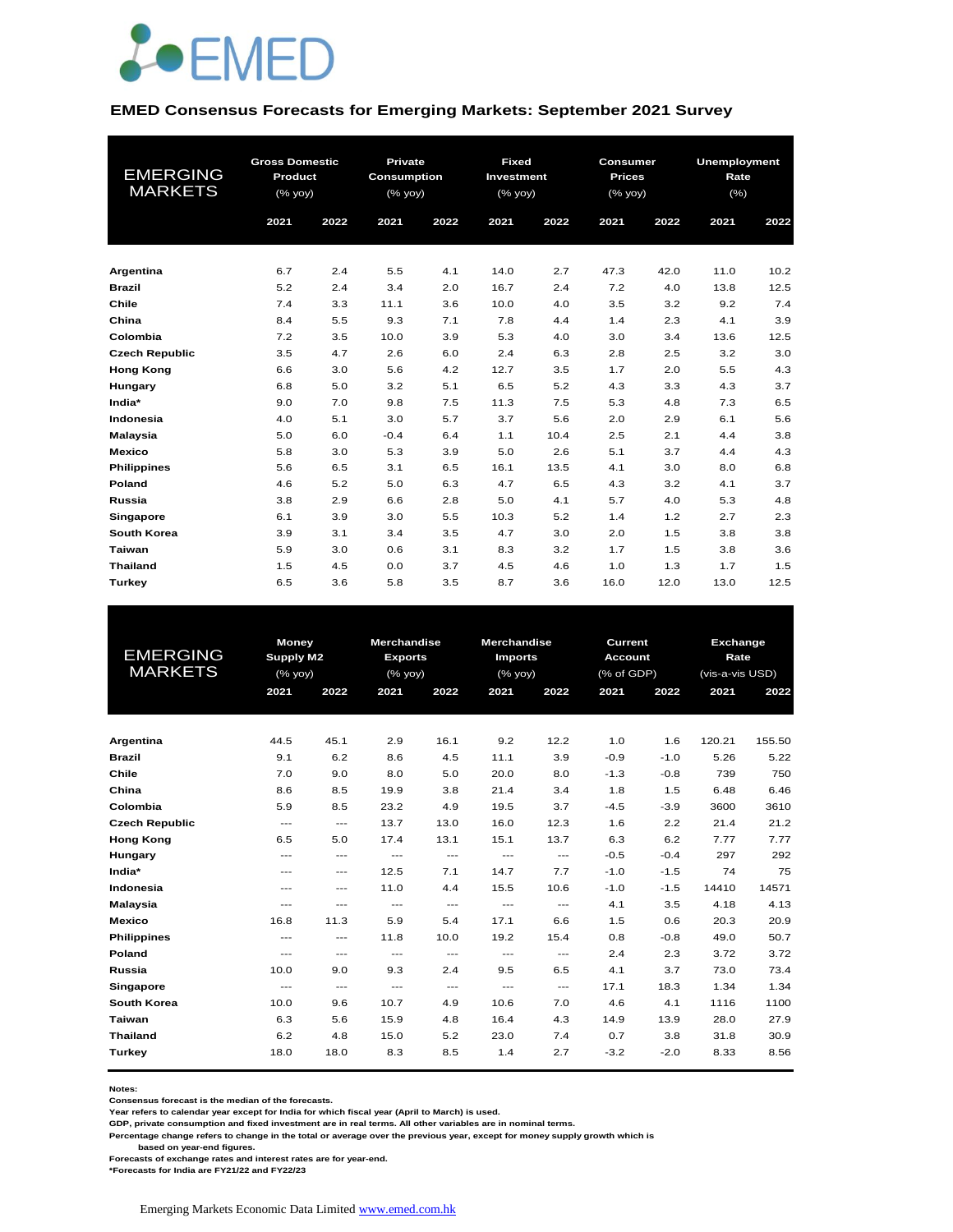

#### **EMED Consensus Forecasts for the United States: September 2021 Survey**

| <b>UNITED STATES</b>                | <b>Gross Domestic</b><br>Product<br>$(\sqrt{8}$ yoy) |      | <b>Consumer</b><br><b>Prices</b><br>(% yoy) |      | <b>UNITED STATES</b>           | <b>Gross Domestic</b><br>Product<br>(% yoy) |      | Consumer<br><b>Prices</b><br>(% yoy) |      |
|-------------------------------------|------------------------------------------------------|------|---------------------------------------------|------|--------------------------------|---------------------------------------------|------|--------------------------------------|------|
|                                     | 2021                                                 | 2022 | 2021                                        | 2022 |                                | 2021                                        | 2022 | 2021                                 | 2022 |
| <b>ABN AMRO</b>                     | 6.2                                                  | 4.1  | 4.3                                         | 2.7  | <b>National Bank of Canada</b> | 5.7                                         | 4.1  | 4.3                                  | 3.3  |
| <b>Action Economics</b>             | 6.3                                                  | 4.5  | 3.3                                         | 2.7  | <b>NIESR</b>                   | 6.7                                         | 3.8  | 3.6                                  | 2.8  |
| <b>Bank Julius Baer</b>             | 6.0                                                  | 3.4  | 4.1                                         | 2.5  | <b>Northern Trust</b>          | 6.5                                         | 3.0  | 4.5                                  | 2.1  |
| <b>BayernLB</b>                     | 6.5                                                  | 4.5  | 4.7                                         | 4.2  | <b>PNC</b>                     | 6.4                                         | 5.5  | 4.3                                  | 3.1  |
| <b>Berenberg Capital Markets</b>    | 6.5                                                  | 4.4  | 4.1                                         | 3.2  | Prometeia                      | 6.7                                         | 4.3  | 3.9                                  | 3.0  |
| <b>BMO Capital Markets</b>          | 5.8                                                  | 3.5  | 4.4                                         | 3.8  | <b>Royal Bank of Canada</b>    | 5.8                                         | 3.8  | 4.0                                  | 2.2  |
| <b>Capital Economics</b>            | 5.8                                                  | 3.5  | 4.2                                         | 2.3  | <b>RWI</b>                     | 6.9                                         | 3.5  | 2.6                                  | 2.2  |
| <b>CIBC World Markets</b>           | 6.6                                                  | 4.4  | 3.2                                         | 2.7  | <b>Schroders</b>               | 5.8                                         | 3.7  | 3.8                                  | 3.0  |
| <b>Comerica Bank</b>                | 5.7                                                  | 5.4  | 4.2                                         | 3.6  | <b>Scotia Capital</b>          | 6.3                                         | 4.7  | 4.2                                  | 3.5  |
| Commerzbank                         | 6.0                                                  | 4.5  | 4.3                                         | 2.6  | <b>Societe Generale</b>        | 6.0                                         | 3.9  | 4.3                                  | 3.3  |
| <b>Credit Suisse</b>                | 5.9                                                  | 4.3  | 4.2                                         | 2.9  | <b>Standard &amp; Poor's</b>   | 6.7                                         | 3.7  | 2.8                                  | 2.4  |
| Danske Bank                         | 5.6                                                  | 3.3  | 4.4                                         | 3.2  | <b>TD Economics</b>            | 6.9                                         | 4.3  | 3.7                                  | 2.6  |
| Deka Bank                           | 5.7                                                  | 3.9  | 3.9                                         | 1.7  | University of Michigan - RSQE  | 5.8                                         | 4.1  | 4.4                                  | 3.4  |
| Desjardins                          | 6.0                                                  | 4.0  | 4.3                                         | 2.9  | <b>UOB</b>                     | 6.8                                         | 2.8  | 3.5                                  | 2.0  |
| <b>DZ Bank</b>                      | 6.0                                                  | 4.4  | 4.3                                         | 2.4  | <b>Wells Fargo</b>             | 5.9                                         | 4.5  | 4.3                                  | 3.3  |
| <b>Erste Group Bank AG</b>          | 5.9                                                  | 3.3  | 4.0                                         | 2.6  |                                |                                             |      |                                      |      |
| <b>Fannie Mae</b>                   | 6.1                                                  | 4.3  | 2.2                                         | 2.5  |                                |                                             |      |                                      |      |
| <b>First Trust Advisors</b>         | 5.6                                                  | 4.2  | 4.3                                         | 4.0  |                                |                                             |      |                                      |      |
| <b>IFO Munich Institute</b>         | 6.5                                                  | 3.8  | 2.9                                         | 2.2  | <b>CONSENSUS</b>               |                                             |      |                                      |      |
| Intesa Sanpaolo                     | 7.5                                                  | 4.3  | 3.7                                         | 2.2  | Median                         | 6.0                                         | 4.0  | 4.2                                  | 2.8  |
| <b>Kiel Institute</b>               | 3.7                                                  | 3.5  | 2.2                                         | 2.1  | Mean                           | 6.1                                         | 4.0  | 3.9                                  | 2.8  |
| <b>Moody's Analytics</b>            | 6.0                                                  | 4.3  | 4.4                                         | 3.5  | High                           | 7.5                                         | 5.5  | 4.9                                  | 4.2  |
| <b>Mortgage Bankers Association</b> | 6.2                                                  | 3.0  | 4.9                                         | 2.4  | Low                            | 3.7                                         | 2.7  | 2.2                                  | 1.7  |
| <b>NAR</b>                          | 4.8                                                  | 2.7  | 4.5                                         | 3.4  | <b>Standard Deviation</b>      | 0.6                                         | 0.6  | 0.7                                  | 0.6  |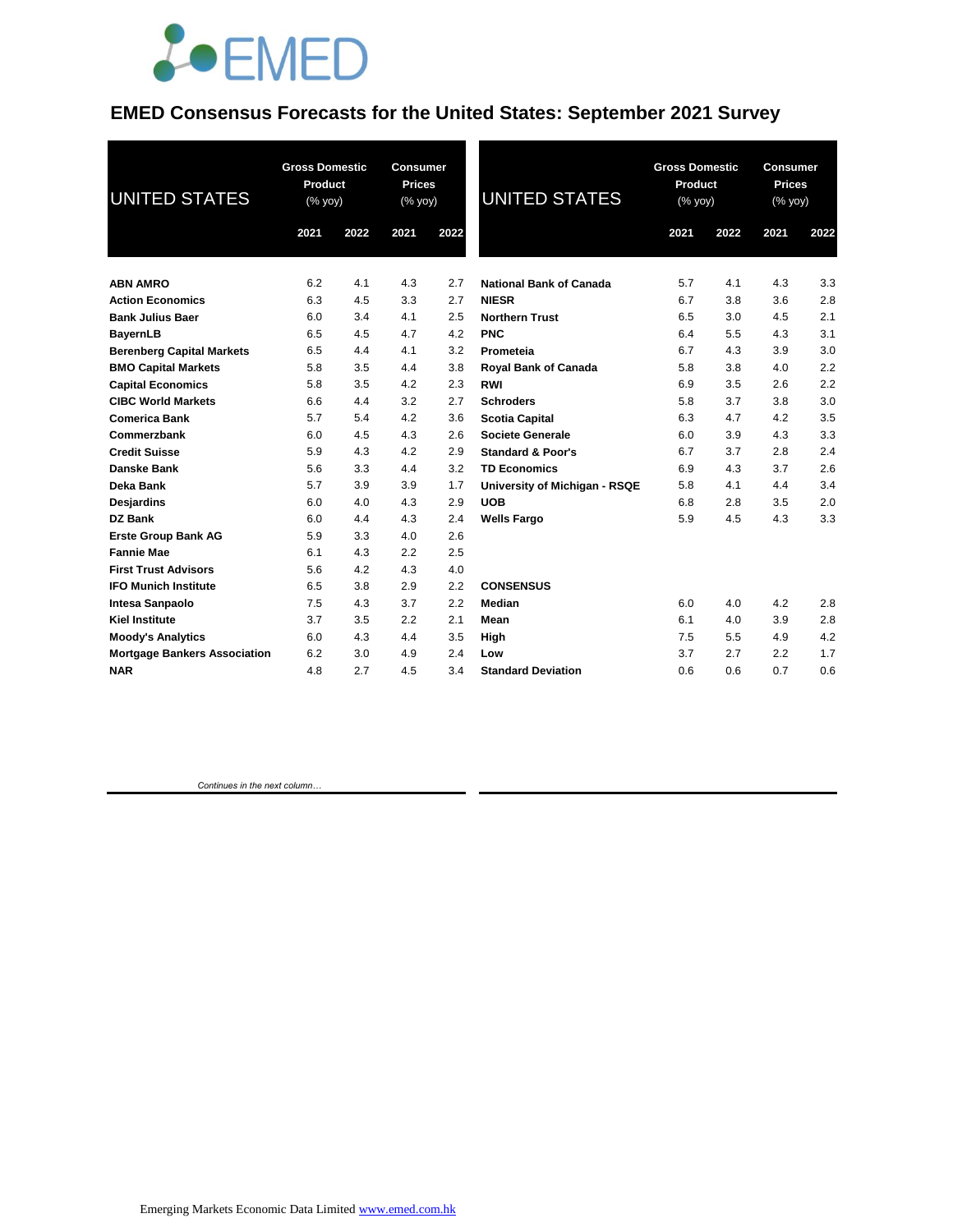

#### **EMED Consensus Forecasts for the Euro Area: September 2021 Survey**

| <b>EURO AREA</b>                 | <b>Gross Domestic</b><br>Product<br>(% yoy) |      | <b>Consumer</b><br><b>Prices</b><br>(% yoy) |      | <b>EURO AREA</b>             | <b>Gross Domestic</b><br>Product<br>(% yoy) |      | <b>Consumer</b><br><b>Prices</b><br>(% yoy) |      |
|----------------------------------|---------------------------------------------|------|---------------------------------------------|------|------------------------------|---------------------------------------------|------|---------------------------------------------|------|
|                                  | 2021                                        | 2022 | 2021                                        | 2022 |                              | 2021                                        | 2022 | 2021                                        | 2022 |
| <b>ABN AMRO</b>                  | 4.7                                         | 3.8  | 2.0                                         | 0.8  | Prometeia                    | 4.3                                         | 4.4  | 1.8                                         | 1.5  |
| <b>Bank Julius Baer</b>          | 5.0                                         | 5.2  | 2.3                                         | 1.7  | Rabobank                     | 4.0                                         | 3.6  | 1.9                                         | 1.3  |
| <b>BayernLB</b>                  | 4.6                                         | 4.4  | 2.5                                         | 2.2  | <b>Royal Bank of Canada</b>  | 5.1                                         | 3.6  | 2.0                                         | 1.5  |
| <b>Berenberg Capital Markets</b> | 5.0                                         | 5.0  | 2.2                                         | 1.8  | <b>RWI</b>                   | 6.3                                         | 4.6  | 1.8                                         | 1.5  |
| <b>BMO Capital Markets</b>       | 5.0                                         | 4.5  | 1.9                                         | 1.4  | <b>Schroders</b>             | 5.1                                         | 5.6  | 2.1                                         | 1.7  |
| <b>Capital Economics</b>         | 5.4                                         | 4.5  | 2.3                                         | 1.5  | <b>Scotia Capital</b>        | 4.3                                         | 3.9  | 1.8                                         | 1.3  |
| Commerzbank                      | 4.5                                         | 5.0  | 2.3                                         | 1.7  | <b>Societe Generale</b>      | 5.1                                         | 4.0  | 2.2                                         | 1.6  |
| <b>Credit Suisse</b>             | 5.0                                         | 4.6  | 2.1                                         | 1.5  | <b>Standard &amp; Poor's</b> | 4.2                                         | 4.4  | 1.6                                         | 1.2  |
| Danske Bank                      | 5.3                                         | 4.2  | 2.0                                         | 1.6  | <b>TD Economics</b>          | 4.6                                         | 4.2  | 1.6                                         | 1.3  |
| Deka Bank                        | 4.8                                         | 3.9  | 2.1                                         | 1.6  | <b>UOB</b>                   | 4.4                                         | 4.7  | 1.7                                         | 1.3  |
| DZ Bank                          | 4.5                                         | 4.5  | 2.3                                         | 1.4  | <b>Wells Fargo</b>           | 5.9                                         | 4.5  | 2.2                                         | 1.7  |
| <b>Erste Group Bank AG</b>       | 4.4                                         | 4.1  | 2.2                                         | 1.8  |                              |                                             |      |                                             |      |
| <b>ETLA</b>                      | 4.5                                         | 4.4  | 2.1                                         | 1.6  |                              |                                             |      |                                             |      |
| <b>IFO Munich Institute</b>      | 4.6                                         | 4.3  | 1.9                                         | 1.4  |                              |                                             |      |                                             |      |
| <b>Intesa Sanpaolo</b>           | 4.5                                         | 4.6  | 1.9                                         | 1.5  | <b>CONSENSUS</b>             |                                             |      |                                             |      |
| <b>Kiel Institute</b>            | 5.3                                         | 4.4  | 2.0                                         | 1.6  | Median                       | 4.7                                         | 4.4  | 2.0                                         | 1.5  |
| <b>Mizuho Securities</b>         | 4.3                                         | 4.7  | 2.1                                         | 1.4  | Mean                         | 4.8                                         | 4.3  | 2.1                                         | 1.5  |
| <b>Moody's Analytics</b>         | 5.1                                         | 4.1  | 2.0                                         | 1.5  | High                         | 6.3                                         | 5.6  | 3.1                                         | 2.2  |
| <b>NIESR</b>                     | 4.3                                         | 3.9  | 2.0                                         | 1.3  | Low                          | 4.0                                         | 3.0  | 1.6                                         | 0.8  |
| <b>Northern Trust</b>            | 4.9                                         | 3.0  | 3.1                                         | 1.3  | <b>Standard Deviation</b>    | 0.5                                         | 0.5  | 0.3                                         | 0.2  |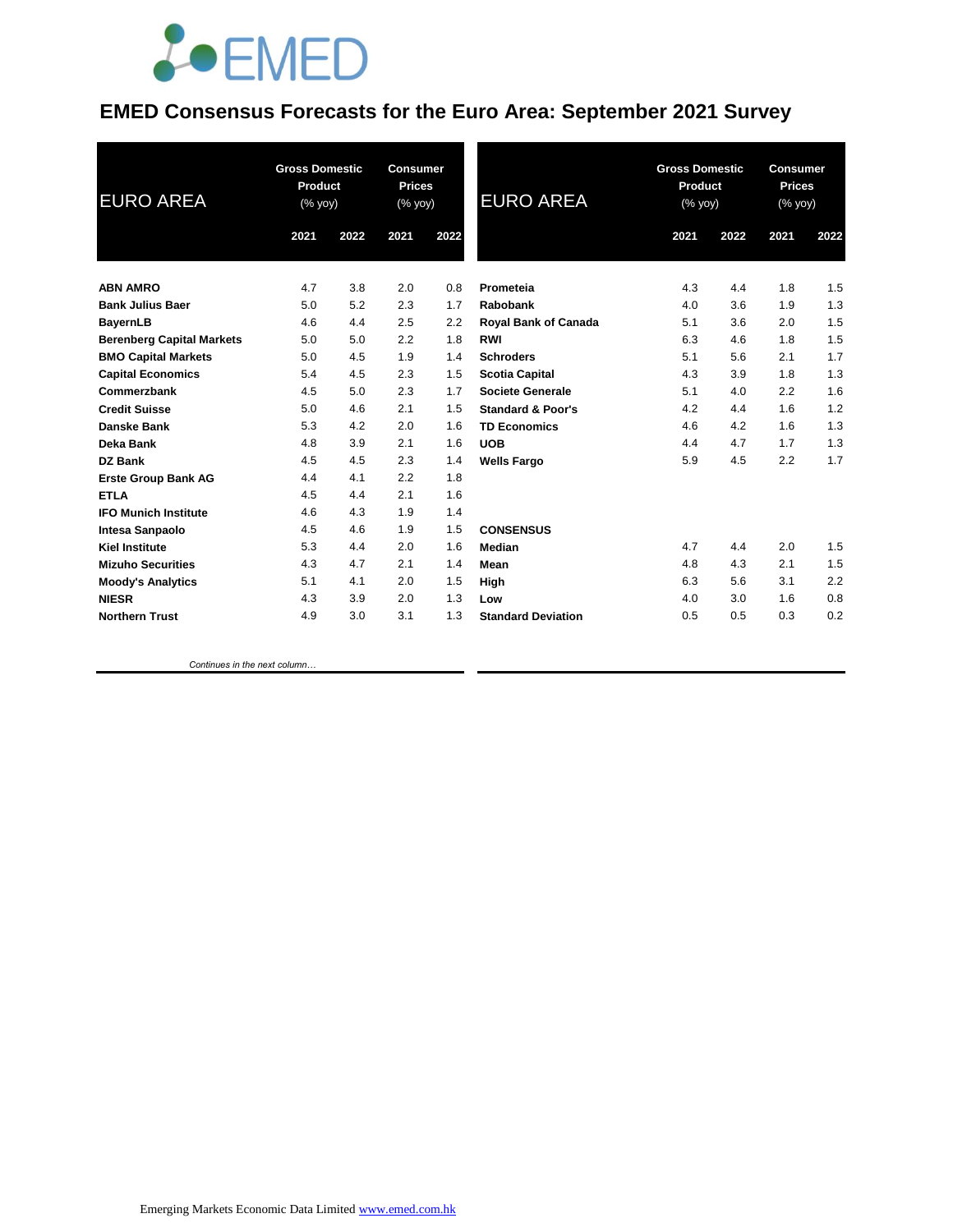# **JOEMED**

### **EMED Consensus Forecasts for Japan: September 2021 Survey**

| <b>JAPAN</b>                     | <b>Gross Domestic</b><br><b>Product</b><br>$(% \overline{y}$ (% yoy) |      | <b>Consumer</b><br><b>Prices</b><br>(% yoy) |      | <b>JAPAN</b>                 | <b>Gross Domestic</b><br>Product<br>$(% \mathsf{Y}\cup \mathsf{Y})$ (% $\mathsf{Y}$ |      | <b>Consumer</b><br><b>Prices</b><br>(% yoy) |      |
|----------------------------------|----------------------------------------------------------------------|------|---------------------------------------------|------|------------------------------|-------------------------------------------------------------------------------------|------|---------------------------------------------|------|
|                                  | 2021                                                                 | 2022 | 2021                                        | 2022 |                              | 2021                                                                                | 2022 | 2021                                        | 2022 |
| <b>ABN AMRO</b>                  | 2.6                                                                  | 2.5  | 0.2                                         | 0.6  | <b>Northern Trust</b>        | 1.7                                                                                 | 1.7  | 0.7                                         | 0.5  |
| <b>Bank Julius Baer</b>          | 2.4                                                                  | 2.5  | $-0.1$                                      | 0.4  | Prometeia                    | 3.7                                                                                 | 2.0  | 0.7                                         | 0.9  |
| <b>BayernLB</b>                  | 2.3                                                                  | 2.0  | 0.2                                         | 0.6  | <b>Schroders</b>             | 2.2                                                                                 | 2.8  | $-0.3$                                      | 0.6  |
| <b>Berenberg Capital Markets</b> | 2.5                                                                  | 2.4  | $-0.3$                                      | 0.6  | <b>Scotia Capital</b>        | 2.7                                                                                 | 1.7  | 0.7                                         | 0.9  |
| <b>BMO Capital Markets</b>       | 2.5                                                                  | 3.0  | 0.1                                         | 0.6  | Societe Generale             | 2.2                                                                                 | 3.5  | $-0.3$                                      | 0.2  |
| <b>Capital Economics</b>         | 2.6                                                                  | 3.1  | 0.2                                         | 0.8  | <b>Standard &amp; Poor's</b> | 2.7                                                                                 | 2.0  | 0.3                                         | 0.5  |
| Commerzbank                      | 2.5                                                                  | 2.3  | 0.1                                         | 0.5  | <b>TD Economics</b>          | 2.8                                                                                 | 1.9  | 0.1                                         | 0.4  |
| <b>Credit Suisse</b>             | 2.0                                                                  | 1.7  | $-0.3$                                      | 0.1  | <b>UOB</b>                   | 2.5                                                                                 | 2.2  | 1.0                                         | 1.5  |
| Daiwa Institute of Research      | 3.4                                                                  | 3.3  | 0.7                                         | 2.2  | <b>Wells Fargo</b>           | 2.3                                                                                 | 2.5  | $-0.1$                                      | 0.6  |
| <b>Danske Bank</b>               | 2.4                                                                  | 2.6  | $-0.2$                                      | 0.4  |                              |                                                                                     |      |                                             |      |
| Deka Bank                        | 2.9                                                                  | 2.6  | $-0.2$                                      | 1.1  |                              |                                                                                     |      |                                             |      |
| <b>DZ Bank</b>                   | 2.4                                                                  | 2.4  | $-0.3$                                      | 0.3  | <b>CONSENSUS</b>             |                                                                                     |      |                                             |      |
| <b>IFO Munich Institute</b>      | 3.1                                                                  | 2.0  | 0.1                                         | 0.5  | Median                       | 2.5                                                                                 | 2.4  | 0.1                                         | 0.6  |
| <b>Intesa Sanpaolo</b>           | 2.5                                                                  | 3.0  | $-0.2$                                      | 0.2  | Mean                         | 2.6                                                                                 | 2.4  | 0.1                                         | 0.7  |
| <b>Kiel Institute</b>            | 2.7                                                                  | 2.2  | 0.5                                         | 0.8  | High                         | 3.7                                                                                 | 3.5  | 1.0                                         | 2.2  |
| <b>Moody's Analytics</b>         | 2.3                                                                  | 2.4  | $-0.2$                                      | 1.0  | Low                          | 1.7                                                                                 | 1.7  | $-0.3$                                      | 0.1  |
| <b>NIESR</b>                     | 2.9                                                                  | 2.5  | 0.2                                         | 0.2  | <b>Standard Deviation</b>    | 0.4                                                                                 | 0.5  | 0.4                                         | 0.4  |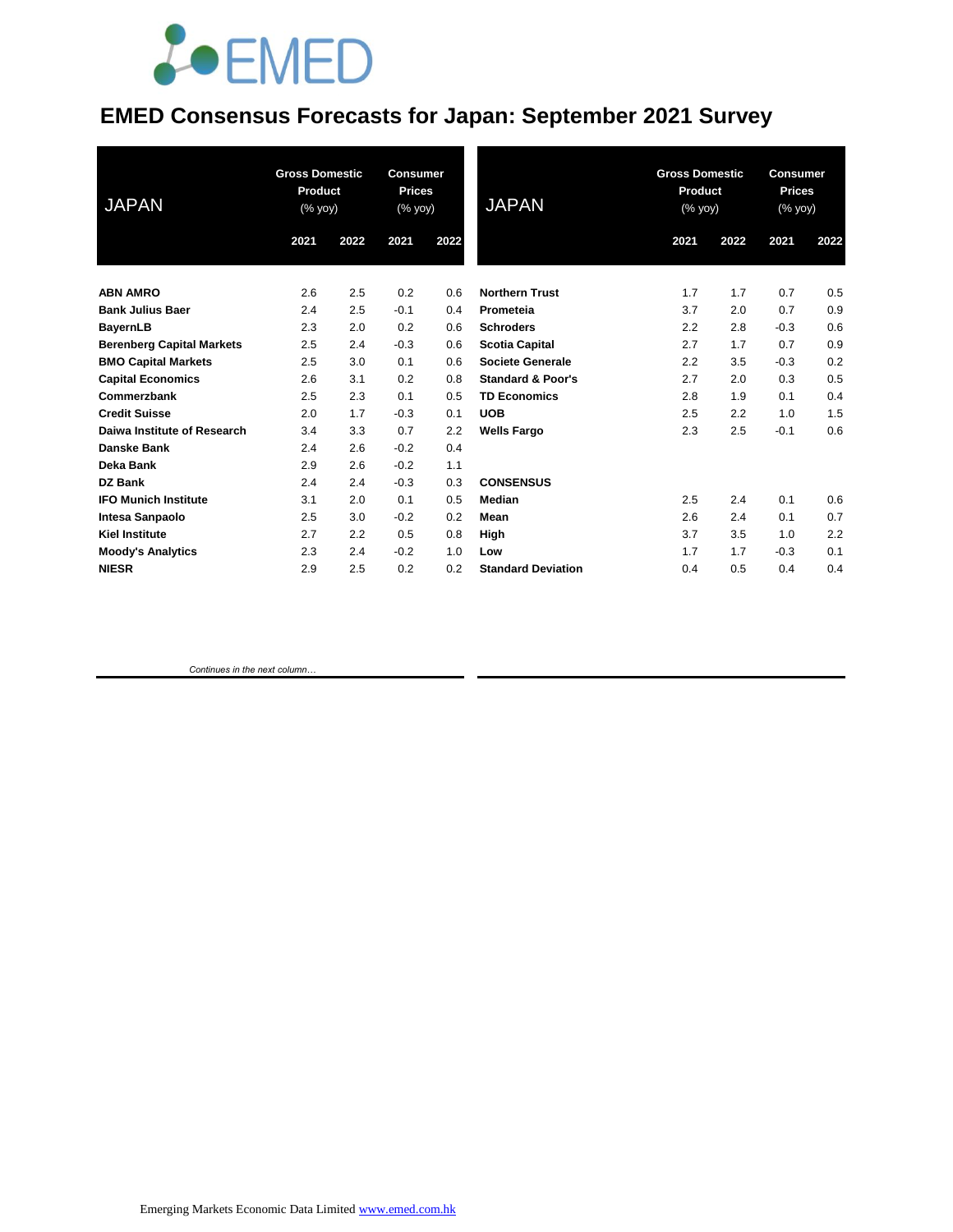## *<u>LOEMED</u>*

### **EMED Consensus Forecasts for China: September 2021 Survey**

| <b>CHINA</b>                     | <b>Gross Domestic</b><br>Product<br>$(% \mathsf{A}\rightarrow \mathsf{A})$ (% yoy) |      | <b>Consumer</b><br><b>Prices</b><br>(% yoy) |      | <b>CHINA</b>                 |      | <b>Gross Domestic</b><br>Product<br>(% |      | <b>Consumer</b><br><b>Prices</b><br>(% yoy) |  |
|----------------------------------|------------------------------------------------------------------------------------|------|---------------------------------------------|------|------------------------------|------|----------------------------------------|------|---------------------------------------------|--|
|                                  | 2021                                                                               | 2022 | 2021                                        | 2022 |                              | 2021 | 2022                                   | 2021 | 2022                                        |  |
| <b>ABN AMRO</b>                  | 9.0                                                                                | 5.5  | 1.5                                         | 2.5  | <b>NIESR</b>                 | 8.8  | 5.6                                    | 1.7  | 1.8                                         |  |
| <b>Bank Julius Baer</b>          | 8.3                                                                                | 5.1  | 1.5                                         | 2.3  | <b>Northern Trust</b>        | 4.5  | 5.0                                    | 2.5  | 2.1                                         |  |
| <b>Bank of East Asia</b>         | 8.9                                                                                | 5.6  | 1.3                                         | 2.2  | <b>RWI</b>                   | 8.3  | 5.3                                    | 0.9  | 1.7                                         |  |
| <b>BayernLB</b>                  | 8.3                                                                                | 5.5  | 2.0                                         | 2.5  | <b>Schroders</b>             | 8.5  | 5.5                                    | 1.1  | 2.0                                         |  |
| <b>Berenberg Capital Markets</b> | 8.8                                                                                | 5.3  | 0.8                                         | 1.9  | <b>Scotia Capital</b>        | 8.7  | 5.9                                    | 2.2  | 2.6                                         |  |
| <b>BMO Capital Markets</b>       | 8.5                                                                                | 6.0  | 1.1                                         | 3.0  | <b>Societe Generale</b>      | 8.0  | 5.0                                    | 1.0  | 1.8                                         |  |
| <b>Capital Economics</b>         | 8.0                                                                                | 5.7  | 1.0                                         | 1.5  | <b>Standard &amp; Poor's</b> | 8.3  | 5.1                                    | 1.8  | 2.1                                         |  |
| Commerzbank                      | 8.4                                                                                | 5.0  | 1.0                                         | 2.3  | <b>UOB</b>                   | 9.1  | 5.7                                    | 1.9  | 2.5                                         |  |
| <b>Credit Suisse</b>             | 8.2                                                                                | 6.1  | 0.9                                         | 2.2  | <b>Wells Fargo</b>           | 8.2  | 5.5                                    | 1.4  | 2.3                                         |  |
| Daiwa Institute of Research      | 9.2                                                                                | 5.5  | 2.3                                         | 2.5  |                              |      |                                        |      |                                             |  |
| Danske Bank                      | 8.3                                                                                | 5.2  | 2.0                                         | 2.5  |                              |      |                                        |      |                                             |  |
| Deka Bank                        | 8.4                                                                                | 5.2  | 1.0                                         | 2.4  |                              |      |                                        |      |                                             |  |
| <b>DZ Bank</b>                   | 8.4                                                                                | 5.4  | 1.2                                         | 2.4  | <b>CONSENSUS</b>             |      |                                        |      |                                             |  |
| <b>IFO Munich Institute</b>      | 9.0                                                                                | 6.0  | 1.5                                         | 3.1  | Median                       | 8.4  | 5.5                                    | 1.3  | 2.3                                         |  |
| Intesa Sanpaolo                  | 8.6                                                                                | 5.4  | 1.4                                         | 2.4  | Mean                         | 8.4  | 5.5                                    | 1.4  | 2.3                                         |  |
| JP Morgan                        | 8.7                                                                                | 5.7  | 1.0                                         | 2.2  | High                         | 9.2  | 6.1                                    | 2.5  | 3.1                                         |  |
| <b>Kiel Institute</b>            | 8.7                                                                                | 5.7  | 1.3                                         | 2.3  | Low                          | 4.5  | 5.0                                    | 0.8  | 1.5                                         |  |
| <b>Moody's Analytics</b>         | 8.2                                                                                | 5.3  | 1.1                                         | 2.7  | <b>Standard Deviation</b>    | 0.8  | 0.3                                    | 0.5  | 0.4                                         |  |
|                                  |                                                                                    |      |                                             |      |                              |      |                                        |      |                                             |  |